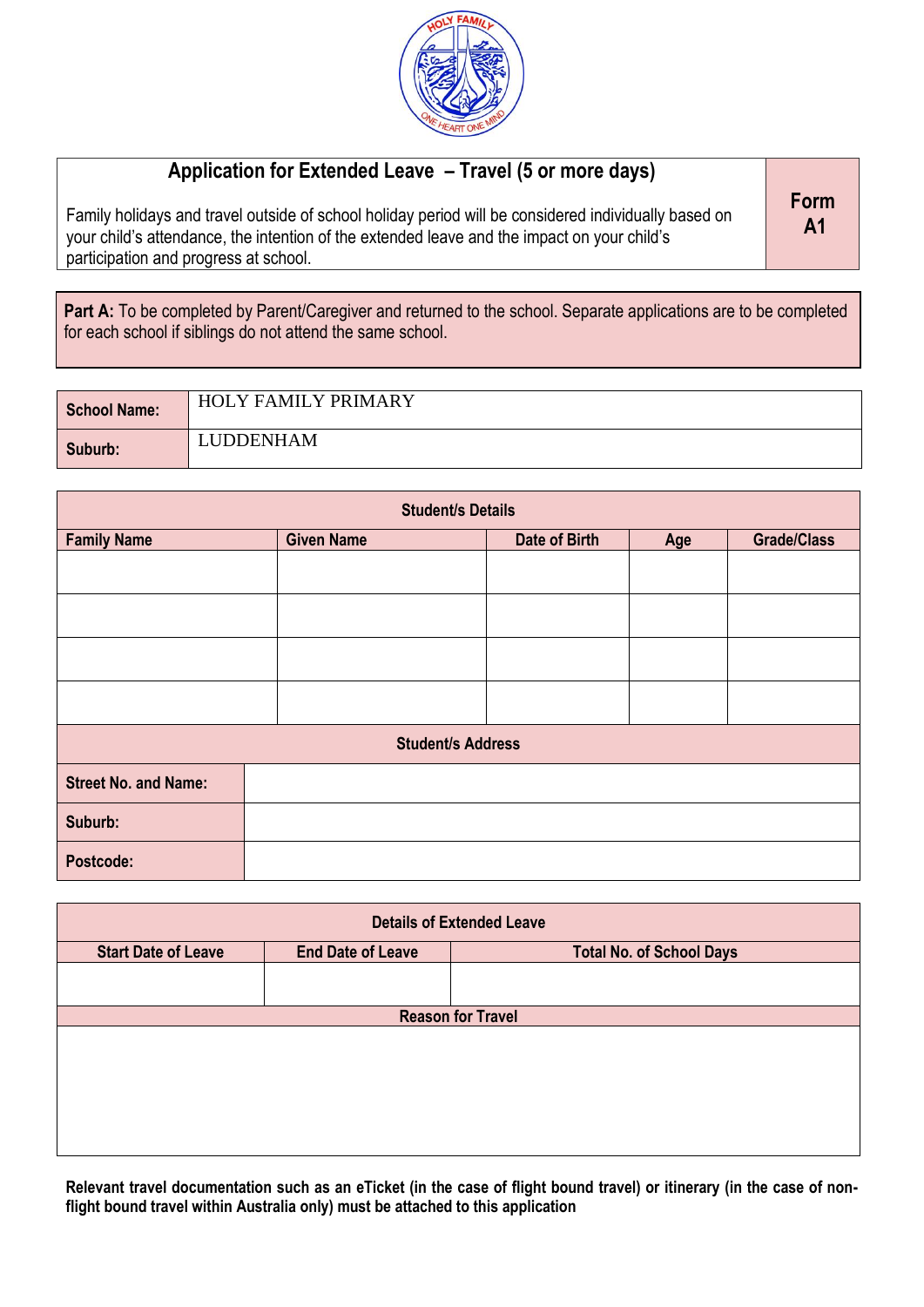| <b>Details of Prior Approved Extended Leave - Travel</b>                                                                                                                             |                                |                    |           |  |
|--------------------------------------------------------------------------------------------------------------------------------------------------------------------------------------|--------------------------------|--------------------|-----------|--|
| Are there any current or previous applications for extended leave during this current school year? (Please tick)<br>If yes, please provide details of previous extended leave below. |                                |                    | Yes<br>No |  |
| <b>Previous Leave Start Date</b>                                                                                                                                                     | <b>Previous Leave End Date</b> | No. of School Days |           |  |
|                                                                                                                                                                                      |                                |                    |           |  |

| <b>Parent/Caregiver Details</b> |  |                   |  |                                  |                  |  |
|---------------------------------|--|-------------------|--|----------------------------------|------------------|--|
| <b>Family Name</b>              |  | <b>Given Name</b> |  | <b>Relationship to Student/s</b> |                  |  |
|                                 |  |                   |  |                                  |                  |  |
| <b>Street No. and Name:</b>     |  |                   |  |                                  | Postcode:        |  |
| Suburb:                         |  |                   |  |                                  | <b>Phone No:</b> |  |

As the parent/caregiver and the applicant for the above mentioned student/s, I hereby apply for a Certificate of Extended Leave – Travel and understand that my child/children will be granted a period of extended leave upon acceptance by the Principal for the reason provided.

I understand that, if the application is accepted:

- o I am responsible for the supervision of the student/s during the period of extended leave
- o The accepted period of extended leave is limited to the period indicated
- o The accepted period of extended leave is subject to the conditions listed on the Certificate of Extended Leave
- o The period of extended leave will count towards my child's/children's absences from school.

I declare that the information provided in this application is to the best of my knowledge and belief; accurate and complete. I recognise that should statements in this application later prove to be false or misleading any decision made as a result of this application may be reversed. I further recognise that a failure to comply with any condition set out in the application may result in the provided period of extended leave being cancelled.

| Signature of Parent/Caregiver | <b>Date</b> |
|-------------------------------|-------------|
|                               |             |
|                               |             |

## **Privacy Statement**

The information provided will be used to process the student's Application for Extended Leave – Travel during the period indicated. It will only be disclosed for the following purposes:

- o General student administration relating to the education and welfare of the student
- o Communication with students and parents/caregivers
- o To ensure the health, safety and welfare of students, staff and visitors to the school
- o State and national reporting purposes
- o For any other purpose required by law

## **Once you have completed and signed this application, please return to the school Principal**